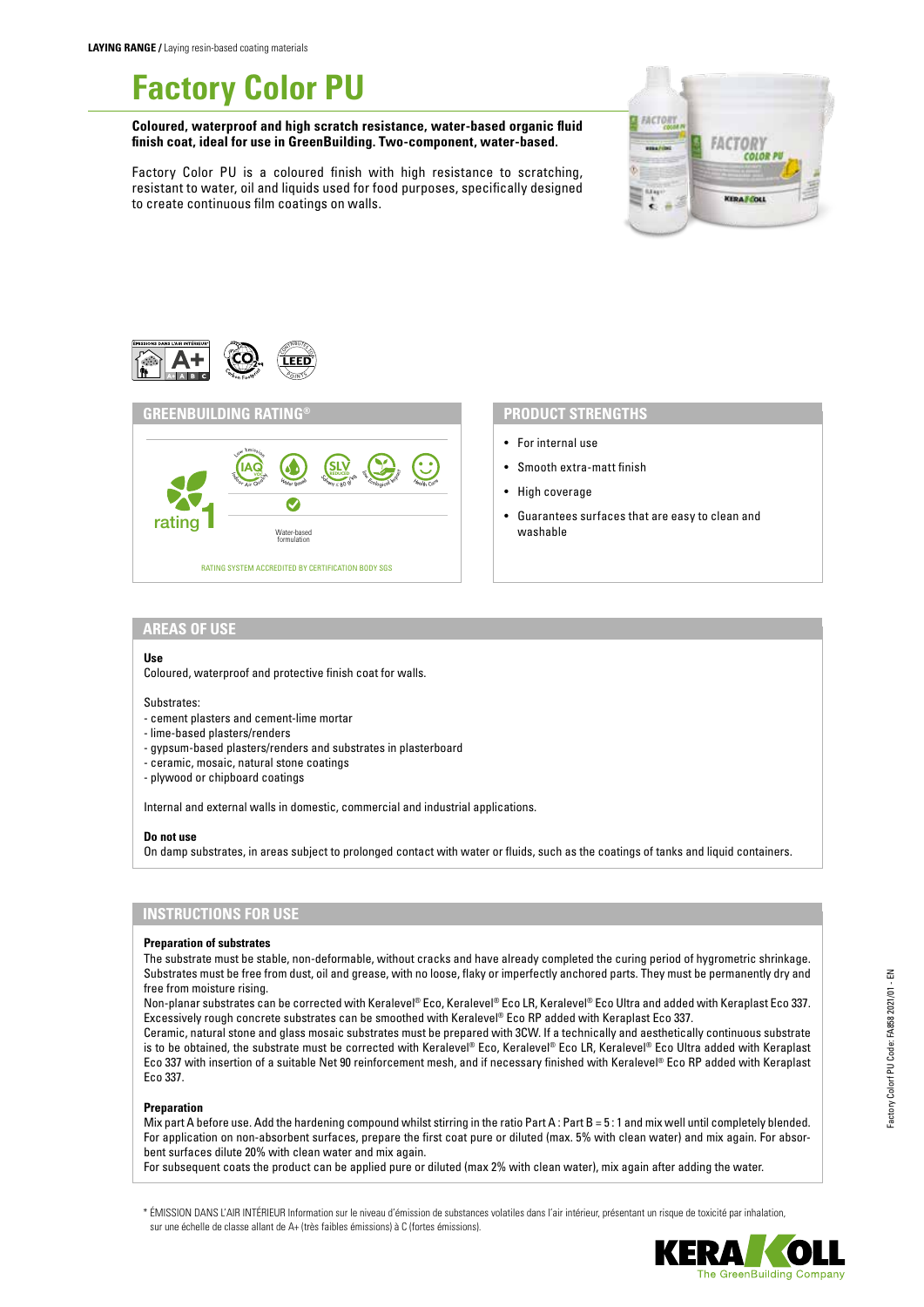# **INSTRUCTIONS FOR USE**

#### **Application**

Factory Color PU must be applied using a short-bristle roller, such as Roller Plus, or a sponge roller, brush or airless spray system in 2 or 3 coats until the required coverage is achieved.

Some colours may require application of a coat of white Factory Color PU to act as a base coat.

Application must be carried out carefully, to avoid changes in colour and streaking. The product should be applied continuously, without breaks, keeping the overlapping edge fresh and damp. Avoid passing over the same areas again and crossing the roller strokes. The interval before re-application between first and second coats is 4 – 12 hours, and 2 – 12 hours for subsequent coats. If more than 12 hours elapses between one coat and the next, sand lightly with a Durasoft System Softpad abrasive.

### **Cleaning**

Residual traces of Factory Color PU can be removed from tools using water before the product hardens.

# **SPECIAL NOTES**

Allow product to reach room temperature before use. Always use clean containers and tools. Once opened, each bottle must be used as quickly as possible.

# **ABSTRACT**

*The coloured highly scratch-proof protective finish will be provided using organic fluid finish coat compliant with Directive 2004/42/CE, GreenBuilding Rating® 1, such as Factory Color PU by Kerakoll Spa, applied by roller in two or three coats of ≈ 100 g/m² per coat.*

# **TECHNICAL DATA COMPLIANT WITH KERAKOLL QUALITY STANDARD**

| Appearance                        | white or coloured glaze                                                                                                                                                                     |
|-----------------------------------|---------------------------------------------------------------------------------------------------------------------------------------------------------------------------------------------|
| Shelf life                        | $\approx$ 12 months from production in the original sealed packaging                                                                                                                        |
| Warning                           | protect from frost, avoid direct exposure to sunlight and sources of heat                                                                                                                   |
| Pack                              | Part A 4 kg bucket - part B 0.8 kg bottle                                                                                                                                                   |
| Mixing ratio                      | $Part A: Part B = 5:1$                                                                                                                                                                      |
| Dilution                          | water                                                                                                                                                                                       |
| Temperature range for application | from +5 $\degree$ C to +30 $\degree$ C                                                                                                                                                      |
| Sheen                             | $\approx$ 5 – 10 gloss                                                                                                                                                                      |
| Pot life                          | $\approx$ 1 hr                                                                                                                                                                              |
| <b>Workability time</b>           | $\approx 60$ min.                                                                                                                                                                           |
| Dust free                         | $\approx$ 1 hr                                                                                                                                                                              |
| Interval before normal use        | $\approx 48$ hrs                                                                                                                                                                            |
| <b>Full hardening</b>             | ≈ 7 davs                                                                                                                                                                                    |
| Coverage                          | $\approx$ 100 g/m <sup>2</sup> per coat                                                                                                                                                     |
| substrate.                        | Values taken at +20 $\degree$ C, 65% R.H. and no ventilation. Data may vary depending on specific conditions at the building site, i.e.temperature, ventilation and absorbency level of the |